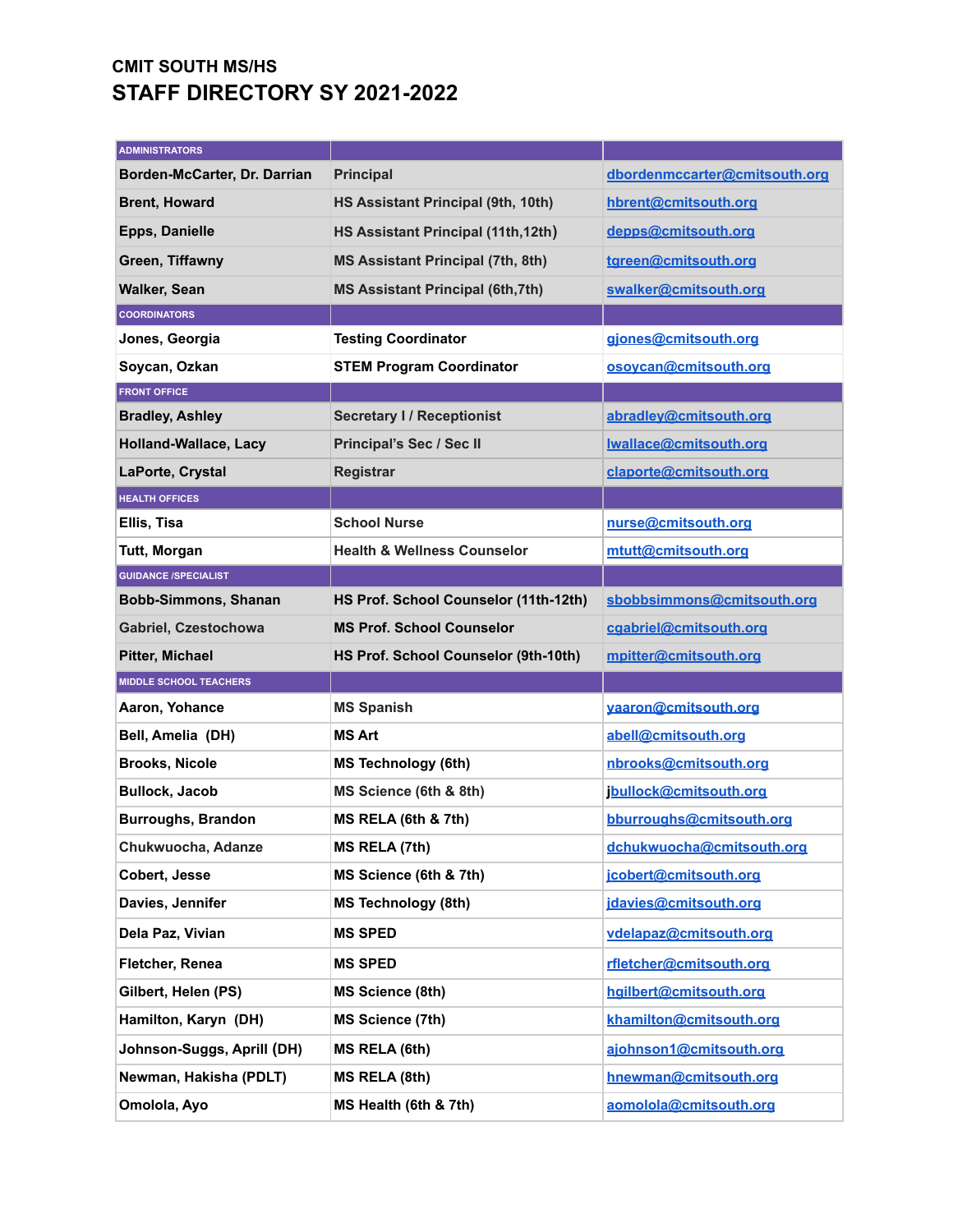## **CMIT SOUTH MS/HS STAFF DIRECTORY SY 2021-2022**

| Oyelade, Iyabo (DH)         | <b>MS SPED Chair</b>            | ioyelade@cmitsouth.org    |
|-----------------------------|---------------------------------|---------------------------|
| Sawyer, Jemise              | <b>MS Math (ALG I)</b>          | jsawyer@cmitsouth.org     |
| Sears, Allison (PDLT)       | MS Math (6th)                   | asears@cmitsouth.org      |
| Smith, Kelvin (DH)          | <b>MSPE</b>                     | ksmith@cmitsouth.org      |
| Speight, Angela             | MS Math (8th)                   | aspeight@cmitsouth.org    |
| Stevenson, Samantha         | <b>MS Social Studies</b>        | sstevenson@cmitsouth.org  |
| Tucker, D'Juan              | MS Social Stud (6th & 7th)      | dtucker@cmitsouth.org     |
| <b>Weakley, George</b>      | MS RELA (8th)                   | gweakley@cmitsouth.org    |
| <b>White, Stacey</b>        | MS Math (7th)                   | swhite1@cmitsouth.org     |
| Zapata, Kimeeka             | <b>MS Spanish</b>               | kzapata@cmitsouth.org     |
| <b>New Teacher</b>          | MS Math (6th)                   |                           |
| <b>New Teacher</b>          | <b>MS Technology (7th)</b>      |                           |
| <b>HIGH SCHOOL TEACHERS</b> |                                 |                           |
| Arroyo-Rios, Dr. Felix (DH) | <b>HS Spanish</b>               | farroyo@cmitsouth.org     |
| <b>Brensinger, Kacey</b>    | HS PE / HEALTH (NEW)            | kbrensinger@cmitsouth.org |
| <b>Bumbrey, Yvonne</b>      | <b>HS College Summit</b>        | ybumbrey@cmitsouth.org    |
| Cameron, Patricia (DH)      | HS English (9th & 10th)         | pcameron@cmitsouth.org    |
| Copelin, Sandra             | <b>Dedicated Aide</b>           | scopelin@cmitsouth.org    |
| Davidson, Brian (DH)        | <b>HS Environmental Science</b> | bdavidson@cmitsouth.org   |
| Flores, Alvin               | <b>HS Math</b>                  | aflores@cmitsouth.org     |
| Gadsden, Kelly              | <b>HS Financial Literacy</b>    | kgadsden@cmitsouth.org    |
| Gainer, Tera                | HS PE / Health                  | tgainer@cmitsouth.org     |
| Garcia, Gene (DH)           | <b>HS Math</b>                  | ggarcia@cmitsouth.org     |
| Hackett, Laura              | HS English (11th)               | Ihackett@cmitsouth.org    |
| Jalloh, Fatmata             | <b>HS SPED</b>                  | fjalloh@cmitsouth.org     |
| Jones, Dana                 | <b>HS Art</b>                   | djones1@cmitsouth.org     |
| Keys, Brittany              | <b>HS Math</b>                  | bkeys@cmitsouth.org       |
| Layman, James               | <b>HS Social Studies (11th)</b> | jlayman@cmitsouth.org     |
| McCoy, John                 | <b>HS Social Studies (9th)</b>  | jmcCoy@cmitsouth.org      |
| Monroe, Veronica (DH)       | <b>HS SPED Chair</b>            | vmonroe@cmitsouth.org     |
| <b>Myers, Sharon</b>        | HS English (9th)                | smyers@cmitsouth.org      |
| O'Daniel, Brianna (DH)      | <b>HS Government (10th)</b>     | bodaniel@cmitsouth.org    |
| <b>Olubo, Moses</b>         | <b>HS Foundations of Tech</b>   | molubo@cmitsouth.org      |
| Pierre, Brandi              | <b>HS English</b>               | bpierre@cmitsouth.org     |
| Roorda, Christopher         | HS English (12th)               | croorda@cmitsouth.org     |
| Shah, Saadia (DH)           | <b>Amazon Future Engineer</b>   | sshah@cmitsouth.org       |